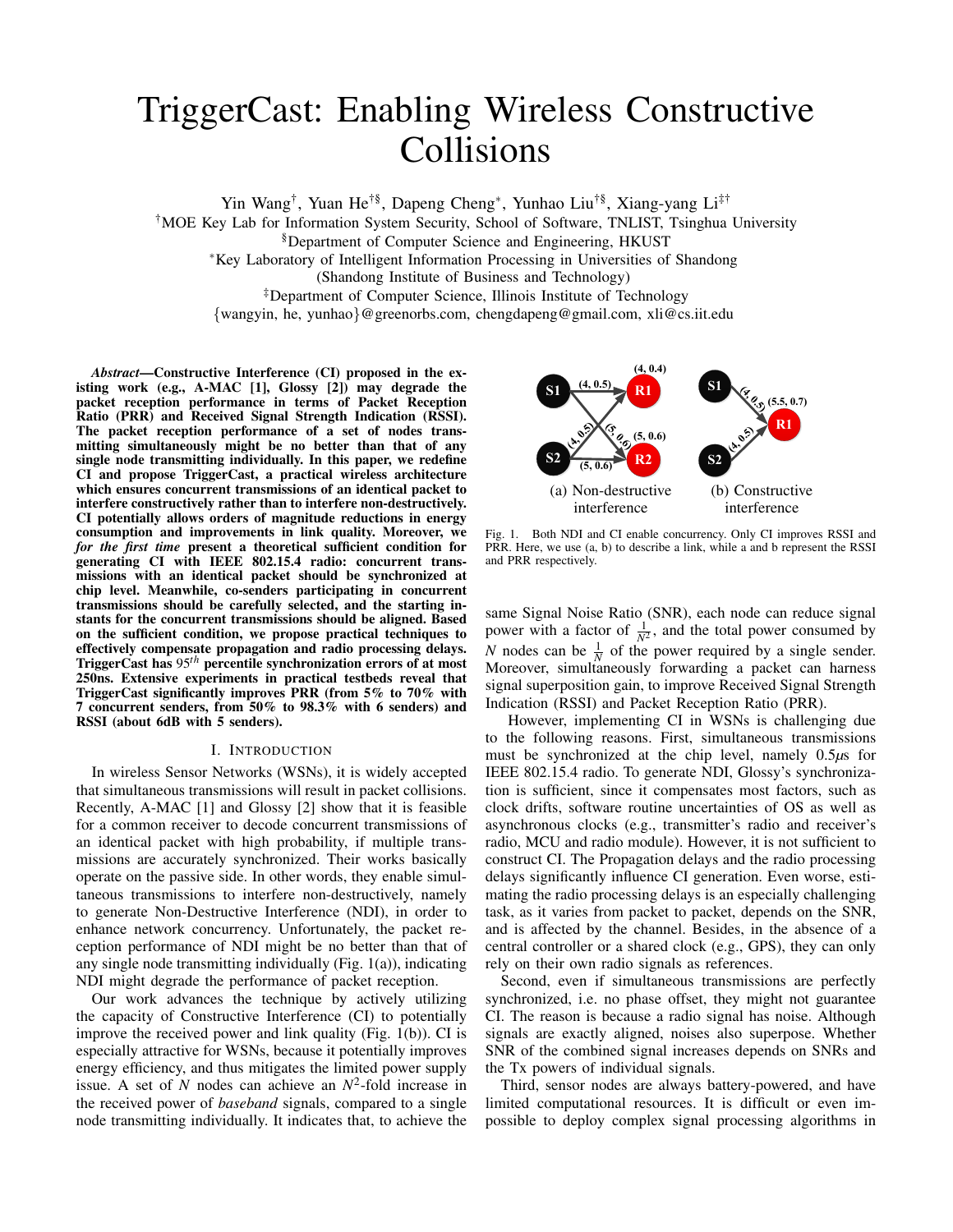

Fig. 2. TriggerCast: a radio triggered concurrent transmission architecture.

Commercial Off-The-Shelf (COTS) sensor platforms.

We propose TriggerCast, a practical distributed middleware to generate CI in WSNs. TriggerCast enables a co-sender (sender-initiated TriggerCast, Fig.  $2(a)$ ) or a receiver (receiverinitiated TriggerCast, Fig. 2(b)) to trigger a radio signal, which acts as a common reference for all concurrent senders to implement synchronized transmissions. TriggerCast can be used to control network topology without increasing Tx power of any node or adding new nodes. Several disconnected links can be controlled to form a connected link, which opportunistically reduces latency of routing (Fig. 3(a)). TriggerCast can also reduce packet retransmissions by improving PRR (Fig. 3(b)).

There are two key modules implemented in TriggerCast, namely, the Chip Level Synchronization (CLS) and the Link Selection and Alignment (LSA) algorithm. CLS enables concurrent transmissions to be synchronized within 0.5*µ*s, by compensating the propagation and radio processing delays. Our experiments demonstrate that CLS has 95*th* percentile synchronization errors of at most 250ns. The accuracy is bounded by the running frequency (4,194,304Hz) of onboard MCU of TMote Sky sensor node. TriggerCast's LSA algorithm intelligently decides which co-senders to participate in simultaneous transmissions, and aligns their transmission time to maximize the overall link PRR under the condition of maximum system robustness. The underling CLS and LSA algorithms together ensure TriggerCast to generate CI in a practical testbed. Extensive experiments show that TriggerCast improves PRR (from 5% to 70% with 7 concurrent senders, and from 50% to 98.3% with 6 senders) and RSSI (about 6dB with 5 senders).

The contributions of this paper are summarized as follows.

- i) We are the *first* to provide a *theoretical sufficient condition* for generating CI in WSNs.
- ii) We propose TriggerCast, a practical middleware to ensure concurrent transmissions to interfere constructively rather than non-destructively. TriggerCast has 95*th* percentile synchronization errors of at most 250ns.
- iii) The implementation of TriggerCast adopts COTS sensor nodes. According to the experiment results, the performance gains brought by TriggerCast are convincing.

#### II. RELATED WORK

Exploiting concurrent transmissions while suppressing interference is a promising direction, for its ability to decode packets from collisions, increase network throughput [3], improve power efficiency [4], enhance packet transmission reliability



Fig. 3. (a) TriggerCast generates a new link from three disconnected links and thus reduce data forwarding latency. (b) TriggerCast makes use of signal superposition to improve PRR and hence reduce retransmission times.

[5] [6], and reduce latency of flooding [7] and data collection [8]. Prior works can be categorized as signal processing based and physical-layer phenomenon based.

Works based on signal processing include SIC [9] and Zigzag [10] for interference cancelation, 802.11n+ [11] for interference alignment in MIMO, AutoMAC [12] for rateless coding, and Simple Rule for chip error pattern [13]. Unfortunately, these signal processing algorithms cannot be directly applied in WSNs, in which sensor nodes have insufficient computation resources and limited energy supplies.

Physical-layer phenomenon based works mainly focus on exploring wireless radio properties of COTS transceivers. Such physical-layer phenomena mainly include capture effect [14] and message-in-message (MIM) [15]. Capture effect requires that the Signal Of Interest (SOI) is sufficiently stronger than the sum of the interfering signals. MIM needs special hardware support to continuously synchronize with the preamble of stronger signal. Both capture effect and MIM can only decode the stronger signal at the cost of dropping the other signals.

Recently, Backcast [1] experimentally discovers that, concurrent transmissions of short acknowledgment packets automatically generated by the radio hardware can interfere nondestructively. By implementing elaborate and accurate timing controls, Glossy [2] and SCIF [14] advances NDI of data packets instead of acknowledgment packets. However, the main purpose of our work is to make concurrent transmissions of an identical packet interfere constructively.

### III. A SUFFICIENT CONDITION FOR GENERATING CI

The basic principle of 802.15.4 PHY layer is elaborated in [16]. We suppose there are *N* transmitters  $\{T_i, i = 1, 2, ..., N\}$ simultaneously sending a same packet to a common receiver *R*. The output signal from each transmitter  $T_i$  arriving at the antenna of the receiver *R* is denoted as  $S_R^i(t)$ . The received signal  $S_R(t)$  can be expressed as

$$
S_R^i(t) = S_{msk}^i(t) * H^i(t) + N^i(t),
$$
\n(1)

where  $S_{msk}^{i}(t)$  is the *i*th transmitted signal after MSK modulation,  $\overrightarrow{H}^i(t)$  and  $N^i(t)$  denote the corresponding channel response and noise respectively. The received superposed signal  $\overline{S_R(t)}$  is the sum of the *N* output signals  $S_R^i(t)$ . Hence we can approach

$$
\overline{S_R(t)} = \sum_{i=1}^{N} \left( A_i S_R^i(t - \tau_i) + N_i(t) \right), |\tau_i| \le T_c \tag{2}
$$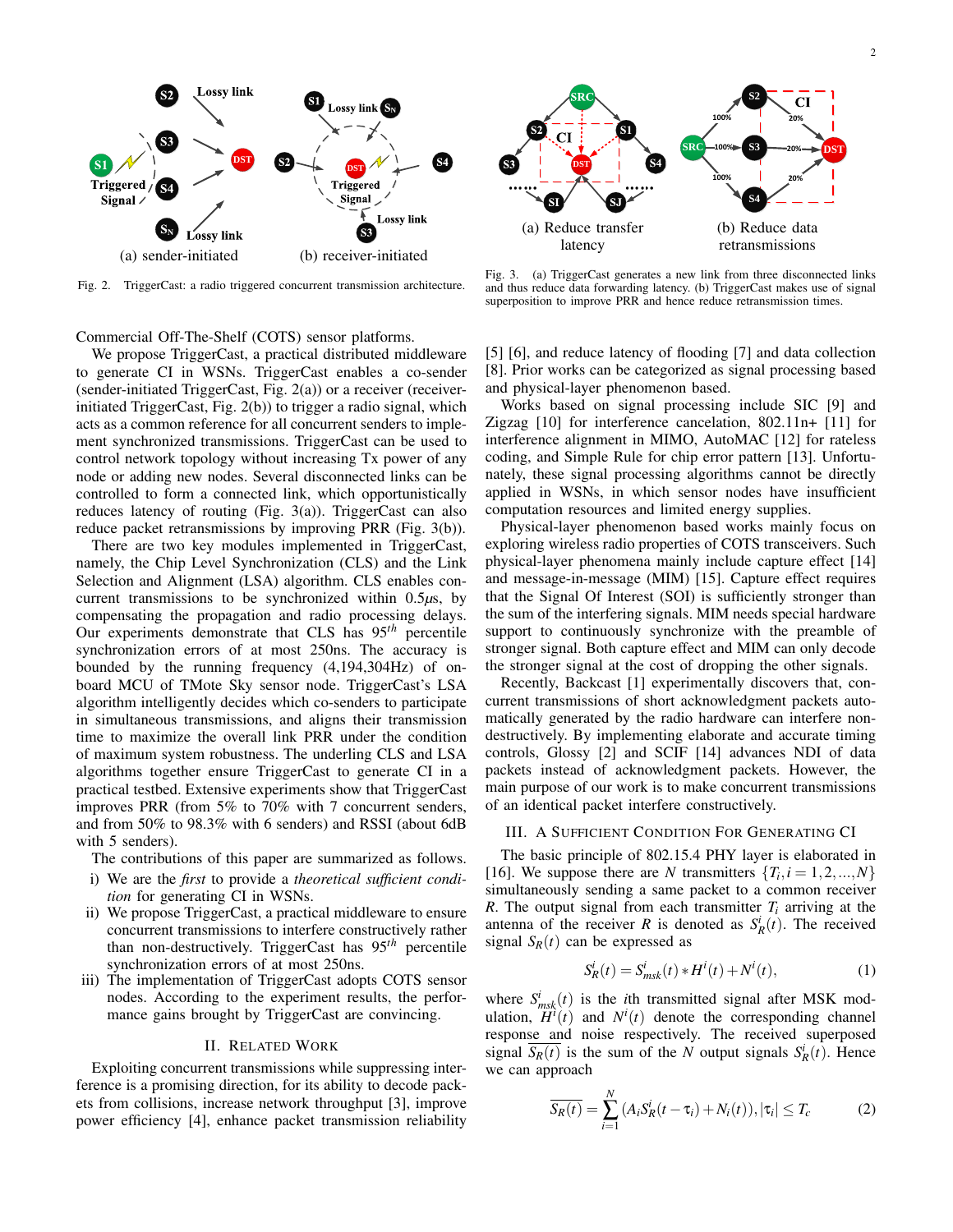where  $A_i$  and  $\tau_i$  respectively depict the unified amplitude and phase offset of the *i*th arriving signal relative to the instant when the strongest signal reaches the receiver,  $T_c (= 0.5\mu)s$  is the duration of a chip in IEEE 802.15.4 radio. Let  $\lambda_i$  be the SNR of the output signal  $S_R^i(t)$ ,  $P_i$  denote average power of signal  $S_R^i(t)$  and  $N_i$  represent power of noise  $N_i(t)$ . Obviously, we have  $\lambda_i = \frac{P_i}{N_i}$ . Let  $S_R^1(t)$  be the strongest signal. Therefore, we have  $A_1 = 1$ ,  $\tau_1 = 0$ ,  $P_i = P_1 A_i^2$ . According to [14], it can be derived that the effective power  $\overline{P}$  of superposed signals after demodulation is  $\bar{P} = P_1(\sum_{i=1}^N A_i \cos(\omega_c \tau_i))^2$ , while the aggregated power of noise  $\overline{N}$  is  $\sum_{i=1}^{N} \frac{P_i}{\lambda_i}$  $\frac{F_i}{\lambda_i}$ . As a result, the SNR of the received superposed signal is

$$
\frac{\overline{P}}{\overline{N}} = \frac{P_1(\sum\limits_{i=1}^N A_i \cos(\omega_c \tau_i))^2}{\sum\limits_{i=1}^N P_i/\lambda_i} \leq \frac{P_1 \sum\limits_{i=1}^N A_i^2 \sum\limits_{i=1}^N (\cos(\omega_c \tau_i))^2}{P_1 \sum\limits_{i=1}^N A_i^2/\lambda_i}.
$$
 (3)

The inequality (3) can be derived by Cauchy-Schwarz inequality and equality holds if the condition satisfies

$$
\frac{A_i}{\cos(\omega_c \tau_i)} = \frac{A_j}{\cos(\omega_c \tau_j)}, \quad (\forall i, j). \tag{4}
$$

To guarantee the received SNR of the superposed signal is better than the SNR of any single signal in the worst case, namely to ensure simultaneous transmissions to interfere positively, it is required that the maximum value of the received SNR is no less than  $\lambda_{\text{max}}$ 

$$
(\frac{\overline{P}}{\overline{N}})_{max} > \lambda_{min} \sum_{i=1}^{N} (\cos(\omega_c \tau_i))^2 \ge \lambda_{max}.
$$
 (5)

Consequently, we derive a theoretical *sufficient condition (SC)* for CI with IEEE 802.15.4 radio.

- i) Concurrent transmissions with a same packet should be synchronized at chip level, namely less than  $T_c = 0.5 \mu s$ ;
- ii) The phase offset of the *i*th arriving signal should satisfy:  $|\tau_i| \leq \cos^{-1}(\sqrt{\frac{P_i}{P_i}})$ *P*1  $\big/ \omega_c \big)$  (SC-I);
- iii) The ratio of the minimum SNR  $\lambda_{\text{min}}$  and the maximum SNR  $\lambda_{\text{max}}$  of concurrent transmissions should satisfy:<br>  $\frac{\lambda_{\text{min}}}{\lambda_{\text{max}}} \ge \frac{1}{\sum_{i=1}^{N} (\cos(\omega_c \tau_i))^2}$  (SC-II).  $\frac{1}{\sum_{i=1}^{N} (\cos(\omega_c \tau_i))^2}$  (SC-II).

## IV. TRIGGERCAST IMPLEMENTATION

## *A. Chip Level Synchronization (CLS)*

Eliminating the propagation delays and the radio processing delays in realistic environment is very challenging. Those delays vary from one packet to another, and are influenced by communication link qualities, asynchronous radio clocks, clock drifts as well as quantization errors. Fortunately, according to the *law of large numbers*, we can obtain the expected propagation and radio processing delays by a large number of trials. We select one transmitter-receiver pair which is 40 meters away in a indoor environment, and let the transmitter periodically send a packet every 500ms. Once the receiver successfully decodes a packet, it piggybacks a reply as soon as possible to the previous transmitter. As shown in Fig. 4, the time-stamps  $T_{S1}$  and  $T_{S2}$  represent the phases when the sender's radio starts transmitting a packet and ends a packet transmission, while the time-stamp  $T_{S3}$  denotes the phase when the radio begins a packet reception. The time-stamps *TR*1,  $T_{R2}$  and  $T_{R3}$  characterize the phases when the receiver's radio starts a packet reception, ends a packet reception as well as begins a packet transmission respectively. The TMote Sky node can accurately capture the exact instants when MCU detects rising edge and falling edge of SFD interrupts, with MCU's timer capture functionality. The *n*th packet sent by the receiver includes time-stamps  $T_{R1}(n)$ ,  $T_{R2}(n)$  and  $T_{R3}(n-1)$ , which can be used by the transmitter, to evaluate the expected value of radio processing delay and propagation delay

$$
\widehat{\Delta} = \frac{(\widehat{T}_{\widehat{S3}} - \widehat{T}_{\widehat{S1}}) - (\widehat{T}_{\widehat{R3}} - \widehat{T}_{\widehat{R1}})}{2},\tag{6}
$$

where the symbol  $\lambda$  defines the mean value of  $\lambda$ .

Experimental results of delay measurement using Eq. (6) is displayed in Fig. 5 as the 'raw' curve. Unfortunately, the result is not sufficiently accurate. The measured delay ranges from 0.596*µ*s to 5.01*µ*s, with average value 2.32*µ*s and variance 0.628 $\mu$ s. The instability of measured delay indicates that it is difficult to synchronize different transmitters at a magnitude of  $0.5\mu s$ , if we straightly use the measured data for compensation. Fortunately, we disclose the data transmission delay is the same for all nodes. And thus we have  $T_{S2}(n)$  –  $T_{S1}(n) = T_{R2}(n) - T_{R1}(n)$ . The data transmission delays of the transmitter and the receiver are drawn in Fig. 6.

We also find that the measured data transmission delays are not stable for the transmitter-receiver pair. The reason for the instability is because of the jitters, clock drifts as well as hardware diversities of the nodes' DCOs. The drifts can be as high as 5000ppm in our measurement. We define  $\chi(n) = (T_{S2}(n) - T_{S1}(n))/(T_{R2}(n) - T_{R1}(n))$  as the unified clock drift coefficient relative to the receiver. Consequently, we can calibrate Eq. (6) as

$$
\widehat{\Delta}_{cal} = \frac{(\overbrace{\mathcal{I}_{S3}(n) - T_{S1}(n)}^{\sqrt{2}}) - (\widehat{\mathcal{I}_{R3} - \mathcal{I}_{R1}})}{2}.
$$
\n(7)

We obtain the expected radio processing and propagation delay represented by DCO Ticks after the calibration of Eq. (7). To translate them to time, we also utilize the *Virtual High-resolution Time (VHT)* [17] approach, which calibrates the receiver's DCO with more stable external 32,768 Hz crystal as a reference. The measured propagation and radio precessing delay after clock drift calibration is shown as the 'drift calibration' curve in Fig. 5. The calibrated delay ranges from 3.66*µ*s to 4.12*µ*s, with average value 3.90*µ*s and variance  $0.012\mu$ s. We disclose that, in our measurements, the delays don't change so much as thought before. The measurement delay are almost constant, unless the nodes move or the channel significantly changes.

#### *B. Link Selection and Alignment (LSA)*

Assuming all the concurrent transmissions are synchronized at the chip level with CLS, according to the proposed sufficient condition in Section III, the problem to make concurrent transmissions superpose constructively can be formalized as CI-generation problem.

*Problem:* Let  $\Phi = \{L_1, L_2, ..., L_N, L_i = (P_i, \lambda_i)\}$  define a lossy link set, where  $P_i$  and  $\lambda_i$  denote the received signal's RSSI and SNR of transmitter  $T_i$  respectively. The problem is to find a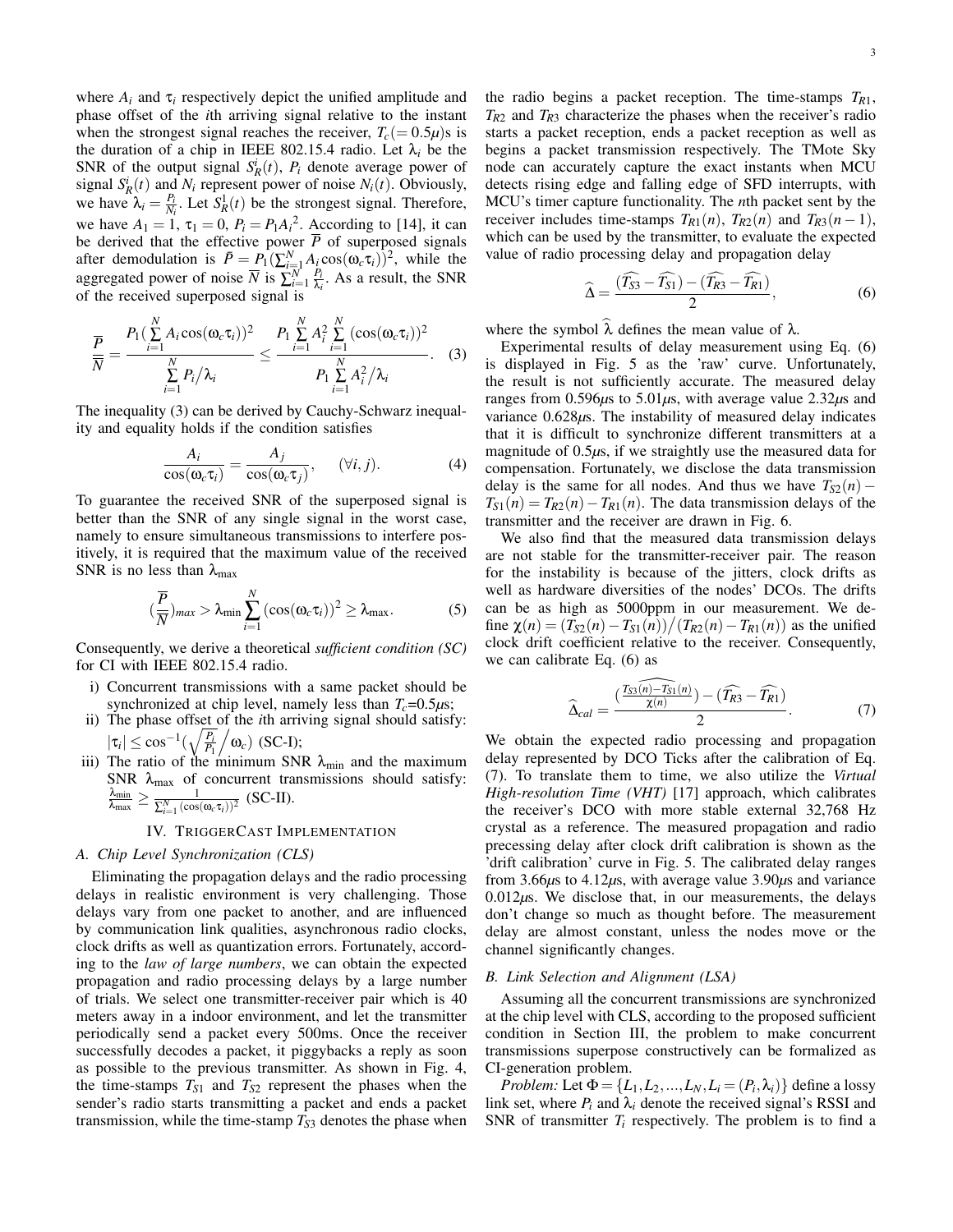

Fig. 4. TriggerCast's timing diagram of SFD Fig. 5. Measured and calibrated delays of propasignal for TMote Sky node (Without Preamble). gation and radio processing. Fig. 6. Measured delays of data transmission for the transmitter and the receiver using DCO ticks.

Algorithm 1: Link Selection and Alignment

- **Input**: Given a lossy link set  $\Phi \langle P_i, \lambda_i \rangle$ . All link pairs of Φ are ordered.
- **Output:** A lossy link subset  $\Omega < P_j, \lambda_j, \tau_j >$  to maximize the superposed signal's SNR, where  $\tau_j$  is the maximum allowed phase offset.
- 1 Sort  $\Phi$  and store the result as  $\Phi'$
- 2 Get the best link  $\langle P, \lambda \rangle$  in  $\Phi'$  and insert  $\langle P, \lambda, 0 \rangle$  in empty set  $Ω$
- 3 for  $i = 2 : N$  do
- 4 get link  $\langle P_i, \lambda_i \rangle$  in  $\Phi'$ ;
- <sup>5</sup> calculate maximum allowed phase offset τ*<sup>i</sup>* of link  $\langle P_t, \lambda_t \rangle$  using link  $\langle P, \lambda \rangle$ , to satisfy (SC-I);
- 6 use set  $\Omega$ , link  $\langle P_i, \lambda_i \rangle$ , phase offset  $\tau_i$  to verify SC-II of the sufficient condition; <sup>7</sup> if *step 6 satisfy (SC-II)* then
- 8 insert link  $\langle P_i, \lambda_i \rangle$ , phase offset τ<sub>*i*</sub> to set Ω;
- 9 else
- 10 break;
- 11 end
- 12 end
- 13 end

link subset Ω, which maximizes the superposed signal's SNR on condition that the combined link is better than any lossy link in  $\Phi$  and the phase offset  $\tau_i$  is as large as possible.

We define a link pair  $(L_i, L_j)$  is *ordered* if  $P_i \ge P_j$  indicates  $\lambda_i \geq \lambda_j$ ,  $1 \leq i, j \leq N$ . According to the sufficient condition for CI, it can be proved that this problem is NP-hard if there exists any disordered link pair in Φ. In practice, it is reasonable to assume all the link pairs in  $\Phi$  are ordered. Generally speaking, for IEEE 802.15.4 signals, RSSI functions monotonically with PRR and thus with SNR. The pseudocode of LSA is described in algorithm 1. The time complexity of LSA algorithm is dominated by the sort function. Thus the time complexity of LSA algorithm is *O*(*nlog n*).

Total compensation time: Consequently, we select the value of  $\tau_i$ , to minimize the total number  $N_{com}$  of NOPs for the co-sender *T<sup>i</sup>*

$$
N_{com} = \left[ (T - \widehat{\Delta}_{cal} + \tau_i) f_p \right]. \tag{8}
$$

where  $\parallel$  is the round function, and *T* is a predefined maximum delay calibration time.

### V. PERFORMANCE

We have implemented a prototype TriggerCast on TMote sky sensor nodes. The software is based on Contiki OS. During the overall TriggerCast's duration, except for the promissory interval, all the relevant interrupts and hardware timers that are not essential to TriggerCast's functioning are disabled. Since this interval is very short (several milliseconds), it is feasible that TriggerCast doesn't influence the upper layer's functionality. A runtime parameter adjustment software is developed, to make sure we can online change the system running parameters, without altering communication channels by programming the nodes.

## *A. Synchronization Accuracy*

We first test the synchronization performance of multiple concurrent transmitters. We use three TMote sky nodes, one as a receiver and two as transmitters. We set the promissory interval parameter to 0 in receiver-initiated TriggerCast. We connect the SFD pins of the receiver (R) and one of the transmitters (S1) to a Agilent MSO-X serial oscilloscope. The other transmitter (S2) is 30 meters away in an indoor environment. However, it is difficult to measure the synchronization of S1 and S2 directly with the oscilloscope. As a result, we use R as a reference node. The synchronization between S1 and R can be monitored by the oscilloscope with a granularity of 5ns. The durations between  $T_{R1}$  and  $T_{R3}$  (Fig. 4) of the receiver are accurately measured when S1 and S2 transmit independently. The differences of the durations can be used for synchronization accuracy measurement, since both S1 and S2 rely on the instant  $T_{R1}$  as a reference. The CDF of synchronization errors compared with the Glossy synchronization algorithm is illustrated in Fig. 7. TriggerCast's CLS algorithm can synchronize multiple transmitters at a magnitude of 250ns. The accuracy is limited by the operating frequency of the MCU of TMote Sky sensor nodes. The Glossy synchronization algorithm degrades as the distance differences between two transmitter-receiver pairs increase. CLS outperforms Glossy because CLS compensates the time due to propagation and radio processing delays.